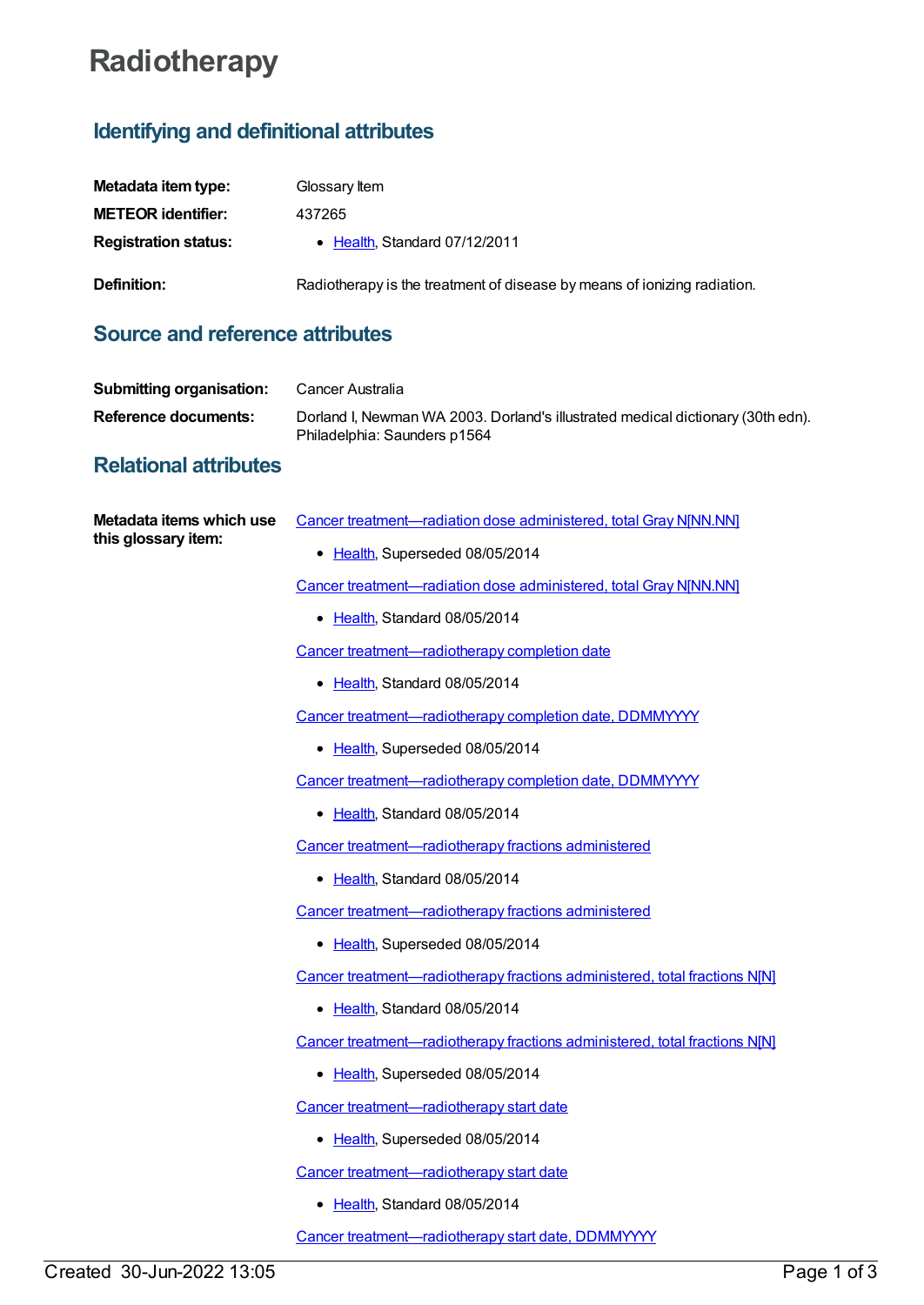#### • [Health](https://meteor.aihw.gov.au/RegistrationAuthority/12), Superseded 08/05/2014

Cancer [treatment—radiotherapy](https://meteor.aihw.gov.au/content/561469) start date, DDMMYYYY

- ACT Health [\(retired\)](https://meteor.aihw.gov.au/RegistrationAuthority/9), Candidate 08/08/2018
- [Health](https://meteor.aihw.gov.au/RegistrationAuthority/12), Standard 08/05/2014

Cancer [treatment—radiotherapy](https://meteor.aihw.gov.au/content/561474) target site

● [Health](https://meteor.aihw.gov.au/RegistrationAuthority/12), Standard 08/05/2014

Cancer [treatment—radiotherapy](https://meteor.aihw.gov.au/content/433274) target site for lung cancer, code N

• [Health](https://meteor.aihw.gov.au/RegistrationAuthority/12), Standard 08/05/2014

Cancer [treatment—radiotherapy](https://meteor.aihw.gov.au/content/561476) target site, code N[N]

[Health](https://meteor.aihw.gov.au/RegistrationAuthority/12), Standard 08/05/2014

Cancer [treatment—radiotherapy](https://meteor.aihw.gov.au/content/393422) target site, code N[N]

• [Health](https://meteor.aihw.gov.au/RegistrationAuthority/12), Superseded 08/05/2014

Cancer [treatment—radiotherapy](https://meteor.aihw.gov.au/content/561519) treatment type

• [Health](https://meteor.aihw.gov.au/RegistrationAuthority/12), Standard 08/05/2014

Cancer [treatment—radiotherapy](https://meteor.aihw.gov.au/content/399526) treatment type, code N[N]

• [Health](https://meteor.aihw.gov.au/RegistrationAuthority/12), Superseded 08/05/2014

Cancer [treatment—radiotherapy](https://meteor.aihw.gov.au/content/561521) treatment type, code N[N]

● [Health](https://meteor.aihw.gov.au/RegistrationAuthority/12), Standard 08/05/2014

Course of [radiotherapy](https://meteor.aihw.gov.au/content/448151) treatment

- ACT Health [\(retired\)](https://meteor.aihw.gov.au/RegistrationAuthority/9), Candidate 08/08/2018
- [Health](https://meteor.aihw.gov.au/RegistrationAuthority/12), Standard 07/12/2011

Lung cancer [\(clinical\)](https://meteor.aihw.gov.au/content/430950) DSS

• [Health](https://meteor.aihw.gov.au/RegistrationAuthority/12), Superseded 14/05/2015

Lung cancer [\(clinical\)](https://meteor.aihw.gov.au/content/599613) NBPDS

• [Health](https://meteor.aihw.gov.au/RegistrationAuthority/12), Standard 14/05/2015

[Prostate](https://meteor.aihw.gov.au/content/481386) cancer (clinical) NBPDS

• [Health](https://meteor.aihw.gov.au/RegistrationAuthority/12), Standard 14/05/2015

[Radiotherapy](https://meteor.aihw.gov.au/content/394467) completion date

• [Health](https://meteor.aihw.gov.au/RegistrationAuthority/12), Standard 07/12/2011

[Radiotherapy](https://meteor.aihw.gov.au/content/393508) fractions administered

• [Health](https://meteor.aihw.gov.au/RegistrationAuthority/12), Standard 07/12/2011

[Radiotherapy](https://meteor.aihw.gov.au/content/393479) start date

- ACT Health [\(retired\)](https://meteor.aihw.gov.au/RegistrationAuthority/9), Candidate 08/08/2018
- [Health](https://meteor.aihw.gov.au/RegistrationAuthority/12), Standard 07/12/2011
- WA [Health](https://meteor.aihw.gov.au/RegistrationAuthority/2), Standard 19/03/2015

[Radiotherapy](https://meteor.aihw.gov.au/content/414605) target site

● [Health](https://meteor.aihw.gov.au/RegistrationAuthority/12), Standard 07/12/2011

[Radiotherapy](https://meteor.aihw.gov.au/content/561472) target site code N[N]

• [Health](https://meteor.aihw.gov.au/RegistrationAuthority/12), Standard 08/05/2014